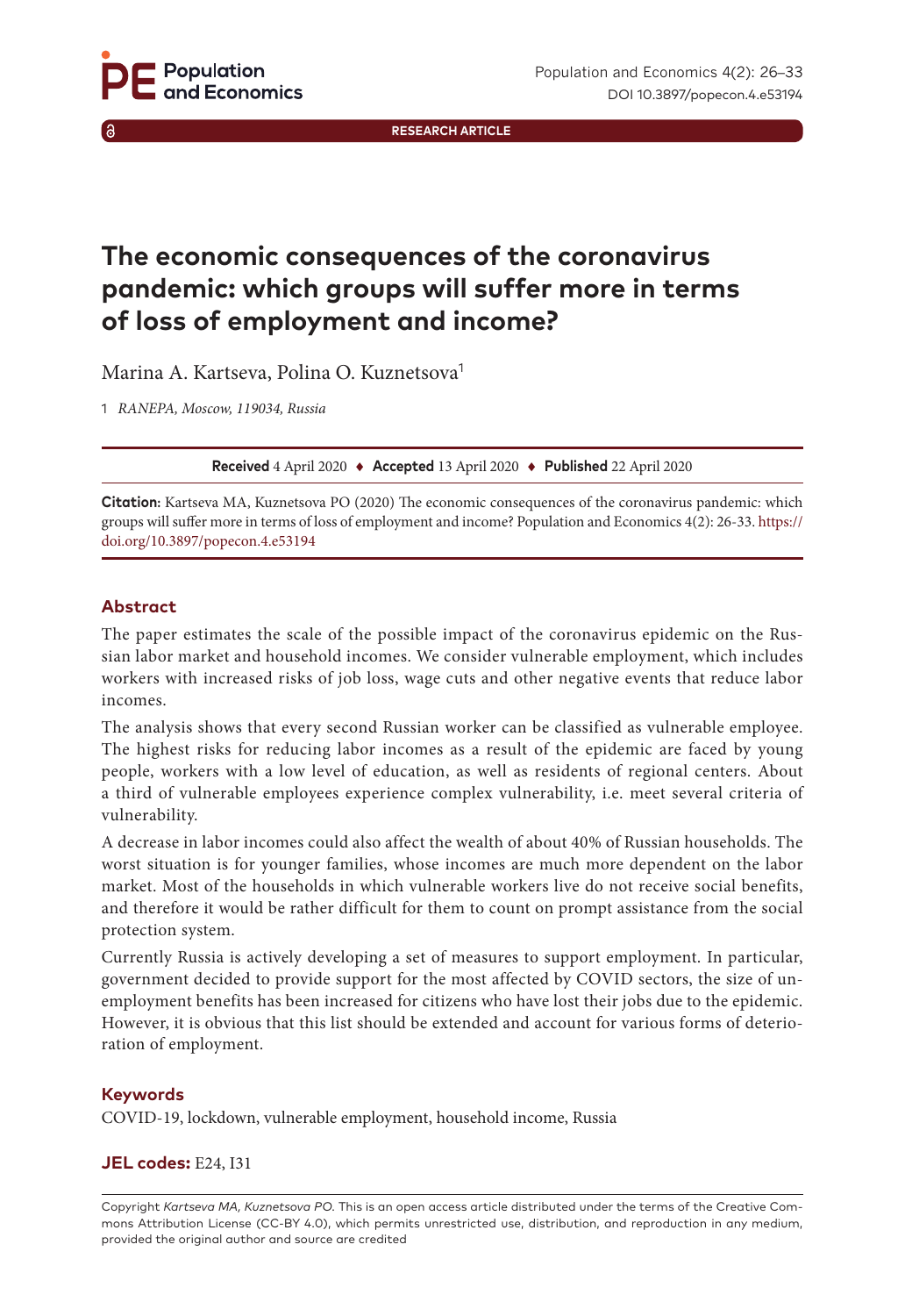# **Introduction**

The coronavirus pandemic noticeably manifested itself in Russia – two months later than in China, and with an about two-week lag behind the countries of Western Europe, among which Italy and Spain were most seriously affected at the beginning of April (CSSE, 2020). About the same time as in Russia, that is, in mid-March, the pandemic began to unfold in the United States, which by the beginning of April were already noticeably ahead of other countries in the number of recorded cases. In Russia, partly for objective reasons (lower passenger traffic with the countries that were affected by the pandemic first), partly due to the relatively rapid introduction of restrictive measures, the number of diseases did not grow as fast. However, the average doubling of the number of cases in March 2020 occurred in 3-4 days.

However, the situation in Russia is also alarming, as can be seen from morbidity and mortality data (CSSE, 2020). There are signs of an active phase of the pandemic, including an increase in the number of new cases and the spread of the disease across the country (as of 4 April, the virus was detected in 78 regions). In order to combat the pandemic, Russia, following other countries, has imposed significant restrictions on the movement of citizens. Among these restrictive measures, the transfer of the majority of workers on paid leave is particularly noticeable. For the first time, a non-working week was announced from 30 March, then the forced leave was extended until the end of April. Similar holidays for adults were previously introduced in China, Italy, Spain, France and other countries (Maleva et al. 2020).

The coronavirus pandemic is a major shock to the Russian labor market. Temporary closure of enterprises and organizations, with the exception of those responsible for life support and emergency services, prolonged strict lockdown for citizens, restrictions for air and railway travel in the context of a decline in aggregate demand will inevitably have a negative impact on Russian business. The volume of production of a significant part of enterprises will decrease, some enterprises will go bankrupt. Such a situation may lead to mass dismissals of employees, a significant decrease in wages, delays in payments, forced leave. The self-employed and individual entrepreneurs, workers of the industries most affected by the coronavirus, and workers whose employment was precarious before the pandemic are most vulnerable to loss of labor income.

In such circumstances, an assessment of the possible economic effect of quarantine on the population of the country with the help of representative household surveys is relevant. In this paper an attempt is made to assess the scale of the possible effect of the pandemic on the population welfare. We use the concept of vulnerable employment for this purpose. Vulnerable employment refers to increased risk of dismissal, reduction of wages, reduction of working hours and other negative events that may reduce employees' incomes. In the paper the prevalence of vulnerable employment among workers of various socio-demographic groups, as well as among households are analyzed.

### **Vulnerability of employment**

In order to assess the scale of the possible negative effect of the coronavirus pandemic on the welfare of citizens, the paper formulated a definition of vulnerability of employment. Vulnerable workers have increased risks of deterioration of their working status (dismissal, reduction of wages, reduction of working hours, etc.). In the context of the coronavirus pandemic, the following groups are considered vulnerable: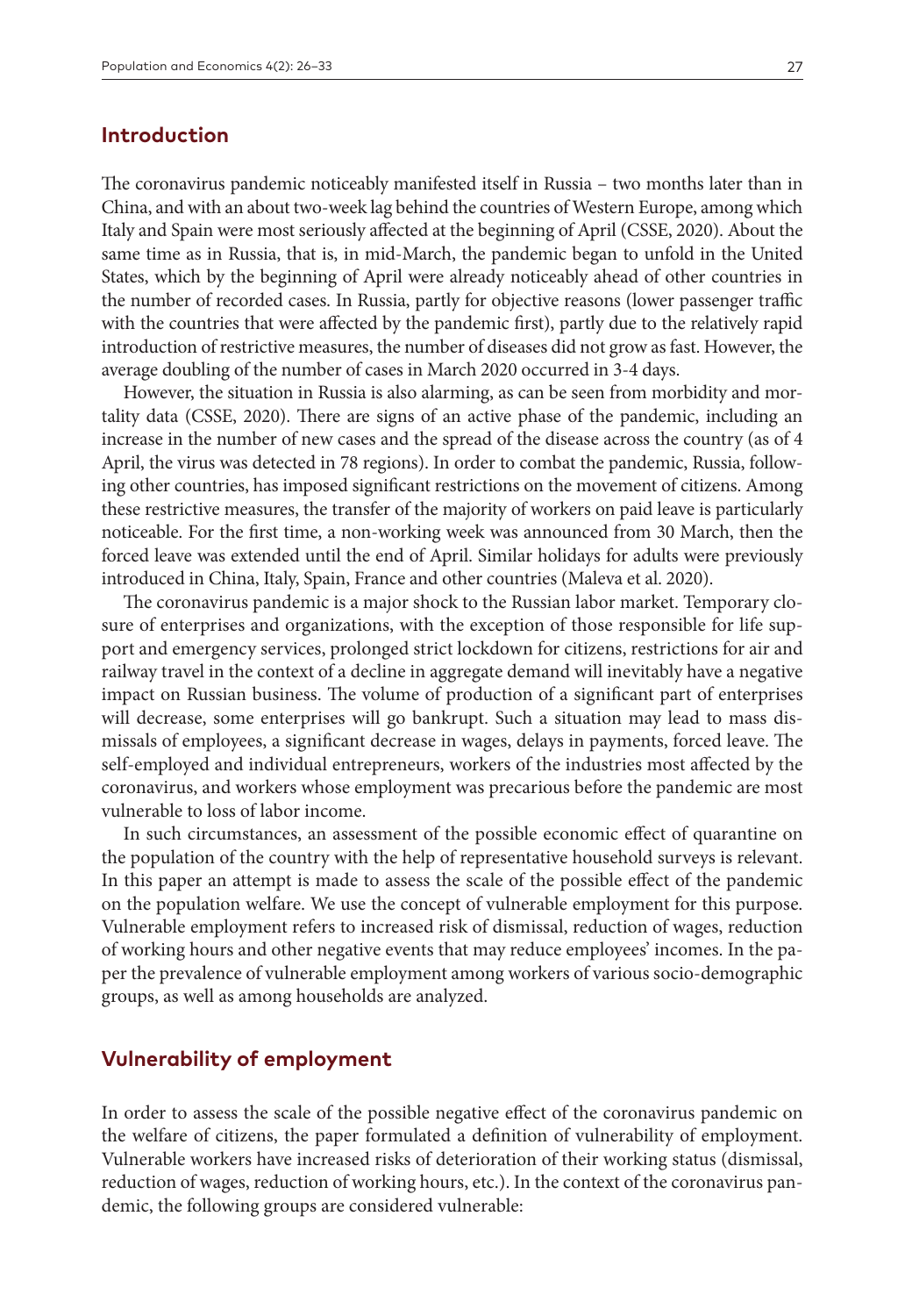- 1. Self-employed and individual entrepreneurs.
- 2. Workers in the sectors most affected by the pandemic, namely transport, culture, leisure and entertainment, physical culture and sports, tourism and hospitality, catering, household services and education, those employed in *non-government* enterprises and *non-government* organizations (the list of industries was identified by Russian government – URL:<https://www.rbc.ru/business/30/03/2020/5e819d039a7947925edc003a>).
- 3. Employed workers with precarious employment. Precarious employment means unreliability, instability in labor relations and is characterized by a low degree of worker protection. The phenomenon of instability of employment is well studied in the Russian scientific literature. In this study, the choice of criteria of instability is based on studies (Bobkov 2017; Bobkov et al. 2017; Unsustainable employment in the Russian Federation 2018). We believe that the employment of an employee is unstable if it has one of the following characteristics:
- low wages (wages that are lower than the subsistence level of the working age population established in the region);
- informal wages;
- absence of a formal contract;
- delays in payment of wages (in the last 12 months);
- reduction of wages, involuntary reduction of working hours (in the last 12 months);
- forced unpaid leave (in the last 12 months).

In this study, an employee is considered vulnerable to the pandemic if he belongs to at least one of the three groups listed (self-employed, employed in the most affected industries and precarious workers

The empirical basis of the study is microdata of the 27th wave of the Russia Longitudinal Monitoring Survey – Higher School of Economics, conducted in 2018 (see RLMS-HSE web sites: [http://www.cpc.unc.edu/projects/rlms-hse,](http://www.cpc.unc.edu/projects/rlms-hse) [http://www.hse.ru/org/hse/rlms\)](http://www.hse.ru/org/hse/rlms).

# **Results**

# **Prevalence of employment vulnerability among workers of various socio-demographic types**

Analysis has shown that the employment of every second Russian worker is vulnerable to the coronavirus pandemic. In other words, half of those employed in the Russian labor market are currently experiencing high risks of dismissal, reduction of wages, delays in payments, forced leave, etc. Therefore, for these workers, the risk of total loss or substantial reduction of their employment income should be assessed as serious.

The vulnerability of workers to the pandemic varies considerably among socio-demographic groups (see table 1). The maximum risk of deterioration of the employment status is observed among young workers (under 30 years of age) – among them the share of those vulnerable is 57%. With age, the risk of income decline due to pandemic somewhat decreases. Most sustainable and stable is the employment of persons between the ages of 50 and 59. For this group of workers, the prevalence of employment vulnerability is 43%. Interestingly, there is no gender variation in the vulnerability of employed.

Employed living in regional centers seem to be more vulnerable than those living in other cities and rural areas. In regional centers over half (54%) of workers experience a high risk of job loss or deterioration of employment characteristics, while among employed residents of other cities and rural areas, 48% and 45% respectively are vulnerable.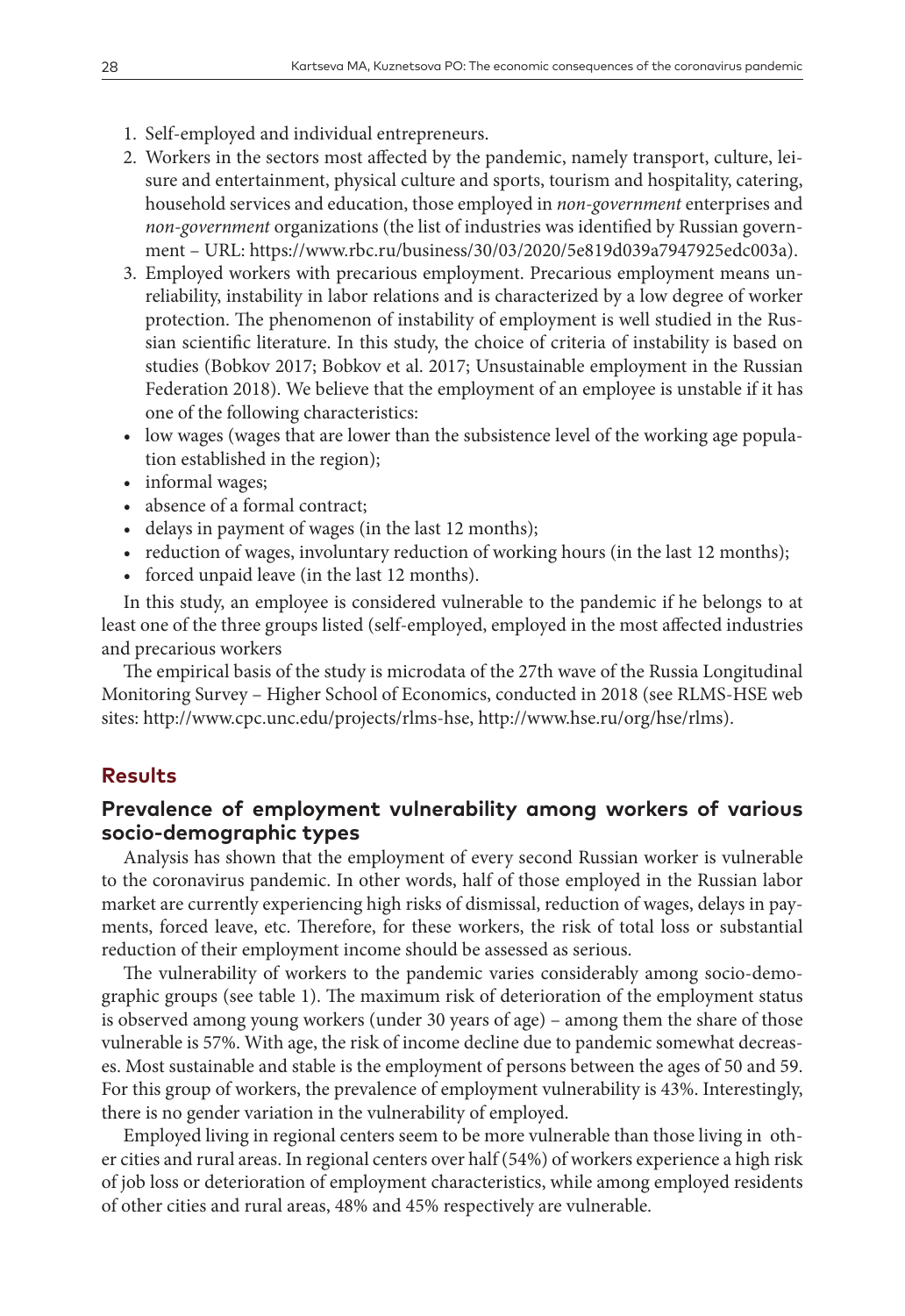| <b>Group of workers</b>              | Percentage of vulnerable<br>employees, % | Share of employed, %<br>(reference) |  |  |  |
|--------------------------------------|------------------------------------------|-------------------------------------|--|--|--|
| All employees                        | 49.7%                                    | 100%                                |  |  |  |
| Gender                               |                                          |                                     |  |  |  |
| Men                                  | 49.5%                                    | 49.4%                               |  |  |  |
| Women                                | 49.9%                                    | 50.6%                               |  |  |  |
| Age                                  |                                          |                                     |  |  |  |
| Under 30 years                       | 56.8%                                    | 22.4%                               |  |  |  |
| $30 - 39$                            | 50.3%                                    | 25.7%                               |  |  |  |
| $40 - 49$                            | 48.9%                                    | 25.5%                               |  |  |  |
| 50-59                                | 42.5%                                    | 20.7%                               |  |  |  |
| 60 years and older                   | 48.1%                                    | 5.8%                                |  |  |  |
| Type of settlement                   |                                          |                                     |  |  |  |
| Regional center                      | 54.4%                                    | 43.1%                               |  |  |  |
| Other city (not the district center) | 47.6%                                    | 29.9%                               |  |  |  |
| Rural area                           | 44.5%                                    | 27.0%                               |  |  |  |
| Education                            |                                          |                                     |  |  |  |
| Not higher than general secondary    | 64.6%                                    | 13.7%                               |  |  |  |
| Primary professional                 | 55.9%                                    | 27.0%                               |  |  |  |
| Secondary professional               | 48.6%                                    | 25.2%                               |  |  |  |
| Higher professional                  | 39.5%                                    | 34.2%                               |  |  |  |

|  |  | Table 1. Vulnerability among various socio-demographic groups of workers, Russia, 2018 |  |  |  |  |  |  |  |
|--|--|----------------------------------------------------------------------------------------|--|--|--|--|--|--|--|
|--|--|----------------------------------------------------------------------------------------|--|--|--|--|--|--|--|

**Source:** Estimation based on RLMS HSE data, 2018

Among educational groups, workers with a low level of education (general secondary and lower) are the most vulnerable. Among this category of employed, almost two thirds (65%) of citizens face a high risk of loss or deterioration of employment conditions. Professional education increases the stability and sustainability of employment in the harsh conditions of the pandemic. Among workers with primary professional education, 56% are vulnerable. Among those employed with secondary professional education, the same parameter is 49%. The coronavirus pandemic poses the least threat to the employment of persons with higher education, although the risks of deterioration in the labor market are high – 40% of workers with higher professional qualifications education are currently in a vulnerable situation.

We can consider the main sources of vulnerability of workers. The largest group of workers with a high risk of loss or deterioration of employment characteristics are those working in the most affected industries – 63% (see Figure 1). Also, over half the vulnerable workers (51%) have precarious employment. One in five vulnerable workers is self-employed. Two thirds of the vulnerable laborers experience only one type of vulnerability. However, the vulnerability of employment for the remaining third is complex – 34% of vulnerable laborers are vulnerable according to two criteria, which certainly increases the risk of deterioration of their position in the labor market.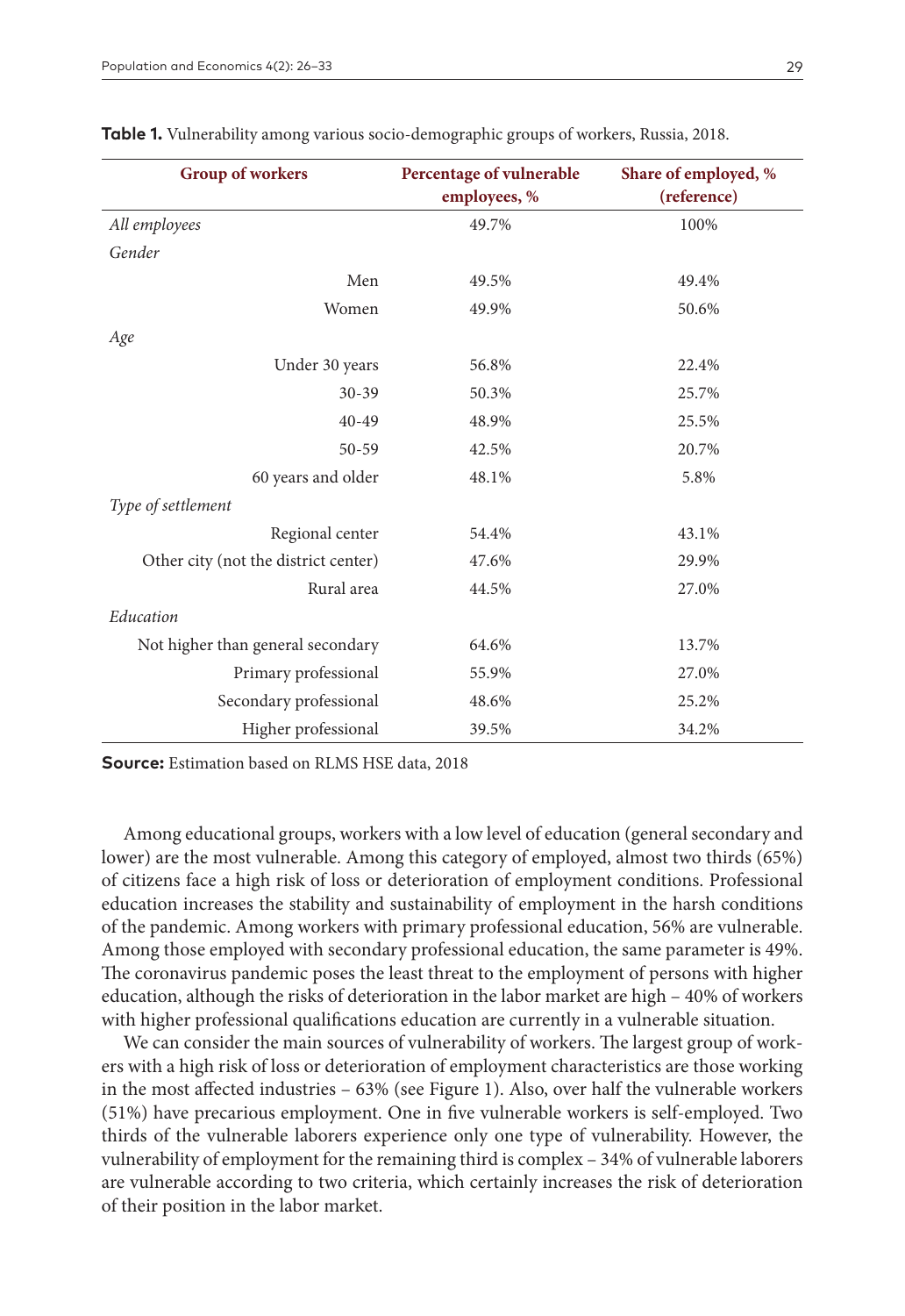

**Figure 1.** Structure of workers vulnerable to the coronavirus pandemic by source of vulnerability, %. **Source**: Estimation based on RLMS HSE data, 2018

# **Prevalence of risk of a sharp decline in income due to the coronavirus pandemic among households**

Labor income is the most important component of the family budget. As a result, the risks of falling labor income due to the coronavirus pandemic also affect expected household income. In order to find out which types of households are most likely to be affected by lockdown, we have considered two definitions of households that are likely to encounter a marked decline in income in the near future. First, these are households with at least one worker who we previously identified as vulnerable to the consequences of the pandemic, and secondly, households where all employed are vulnerable. From now on, such households will be called vulnerable.

Estimates show that 39% of households with high risk of income loss due to lockdown and other consequences of the pandemic (Table 2). Despite some smoothing of losses at the household level compared to the individual (let us recall, the share of vulnerable employment according to our calculations is 50%), it is nevertheless rather significant. Moreover, in almost a quarter of Russian households (24%) all workers are engaged in vulnerable employment, which makes the financial situation of these families even less stable.

A comparison of the risk of loss of labor income by household group leads to the conclusion that families with children are in the worst situation (about 60% of vulnerable households) as well as households without children and pensioners (51%), that is, younger households in general, whose incomes are much more dependent on the labor market. The presence of pensioners in the household, i.e. recipients of stable non-employment income, significantly reduces the risk of a sharp decline in income as a result of the pandemic (26% of vulnerable persons).

As in the case of individual employment, the risks of income decline from the pandemic are higher in regional centers and other cities (42% and 40%) than in rural areas (34%), which perhaps is due to the higher incidence of urban employment in the services sector, most affected by the restrictions imposed by the pandemic control.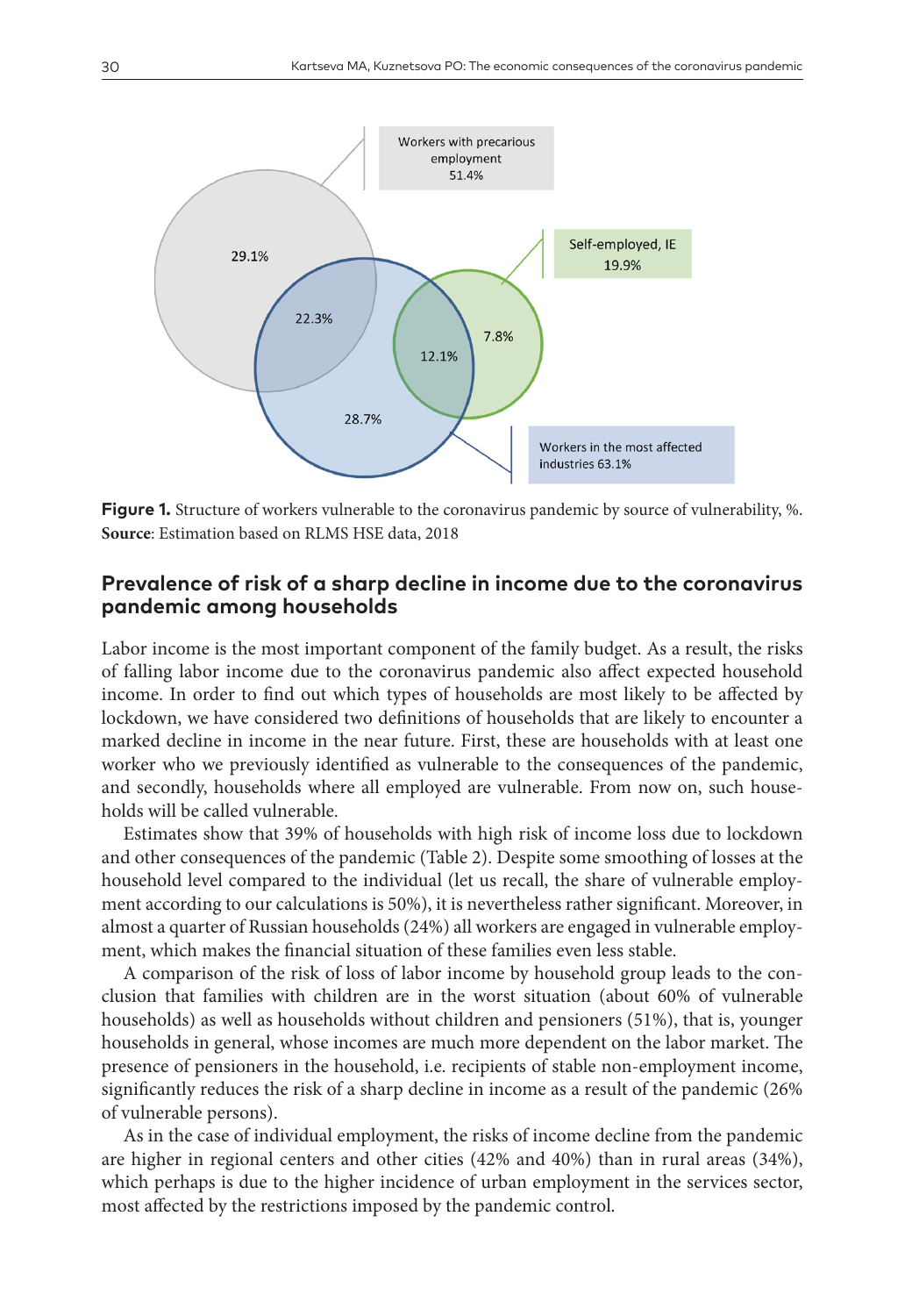| <b>Type of household</b>        | Percentage of<br>households with at<br>least one vulnerable<br>worker,% | Percentage of<br>households in<br>which all workers<br>are engaged<br>in vulnerable<br>employment,% | Share of all<br>households,%<br>(reference) |
|---------------------------------|-------------------------------------------------------------------------|-----------------------------------------------------------------------------------------------------|---------------------------------------------|
| All households                  | 38.9                                                                    | 23.9                                                                                                | 100                                         |
| By number of children under 18  |                                                                         |                                                                                                     |                                             |
| years of age                    |                                                                         |                                                                                                     |                                             |
| No children                     | 29.7                                                                    | 20.5                                                                                                | 69.2                                        |
| of which                        |                                                                         |                                                                                                     |                                             |
| without children and pensioners | 51.4                                                                    | 31.7                                                                                                | 19.2                                        |
| With children                   | 58.7                                                                    | 31.3                                                                                                | 30.8                                        |
| of which                        |                                                                         |                                                                                                     |                                             |
| with 1 child                    | 58.1                                                                    | 31.1                                                                                                | 17.8                                        |
| with 2 children                 | 60                                                                      | 31.3                                                                                                | 9.9                                         |
| with 3 or more children         | 58.8                                                                    | 31.7                                                                                                | 3.1                                         |
| By place of residence           |                                                                         |                                                                                                     |                                             |
| Regional Center                 | 41.8                                                                    | 26.4                                                                                                | 42.5                                        |
| Other cities                    | 39.9                                                                    | 23.2                                                                                                | 26.6                                        |
| Rural area                      | 33.9                                                                    | 20.9                                                                                                | 30.9                                        |
| Other categories of households  |                                                                         |                                                                                                     |                                             |
| Living alone                    | 14.1                                                                    | 14.1                                                                                                | 25.7                                        |
| Of which at working age         | 36.3                                                                    | 36.3                                                                                                | 6                                           |
| Households receiving social     | 27                                                                      | 17.9                                                                                                | 32                                          |
| assistance                      |                                                                         |                                                                                                     |                                             |
| Households not receiving        | 44.4                                                                    | 26.7                                                                                                | 68                                          |
| social assistance               |                                                                         |                                                                                                     |                                             |
| Households with pensioners      | 26.4                                                                    | 17.6                                                                                                | 59.2                                        |

#### **Table 2.** Households with vulnerable employed

**Source:** Estimation based on RLMS HSE data, 2018

It is particularly noteworthy that most households with a high risk of income decline do not receive social benefits. Accordingly, these households are not currently integrated into the State social protection system and there is doubt that, in the event of a sharp fall in income, their consumption level will be cushioned by the timely provision of social assistance.

# **Conclusions**

The coronavirus pandemic represents a significant challenge for the Russian labor market. Currently, when the pandemic in Russia is just unfolding and the business and population support package is under development, it is difficult to accurately assess to what extent the pandemic will affect various aspects of employment. However, there is no doubt that the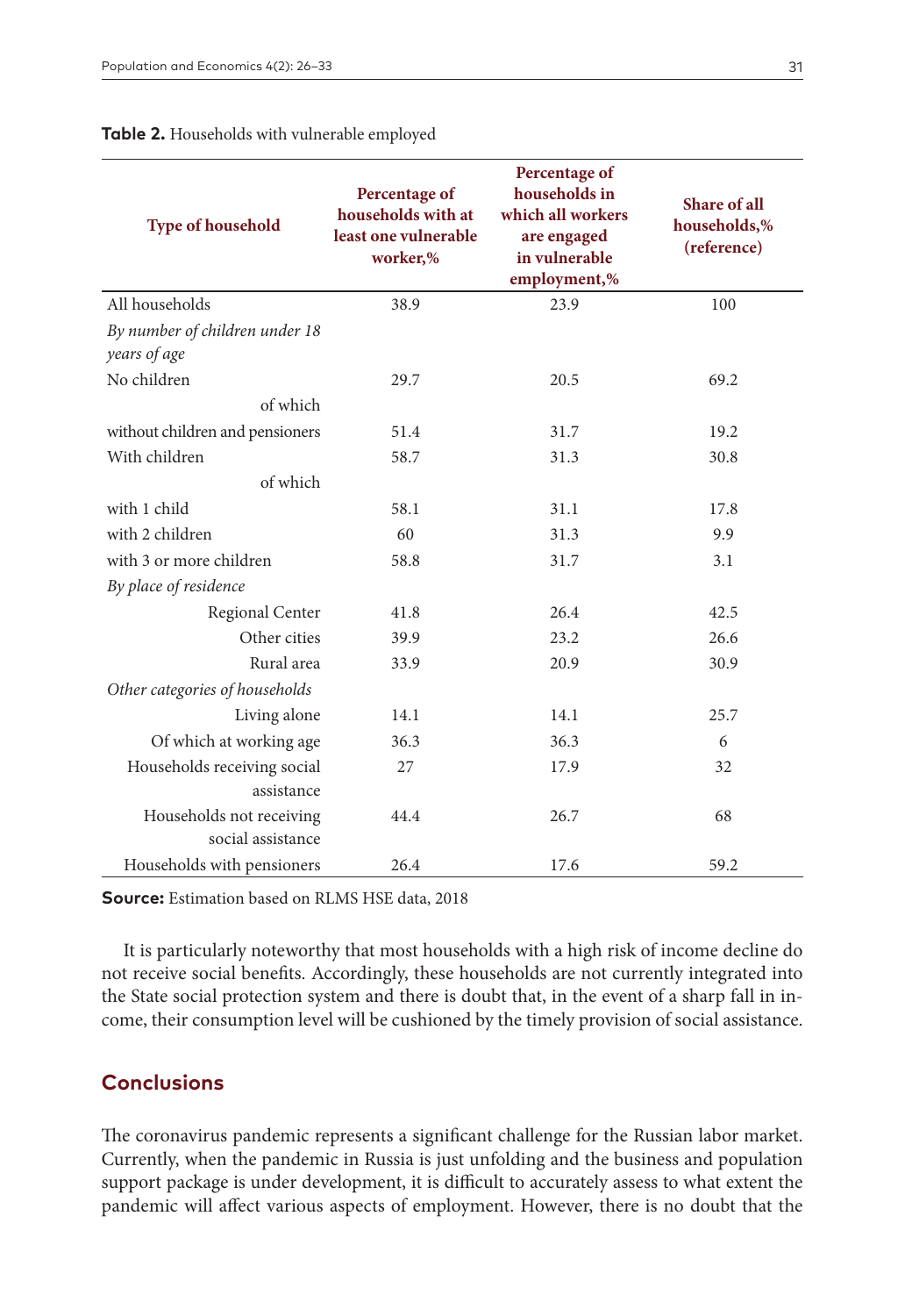scale of the impact is unprecedented. The study has shown that one in two Russian workers faces an increased risk of dismissal or deterioration of employment characteristics. At the same time, one third of the vulnerable workers experience complex vulnerability, which significantly worsens their position in today's labor market. In terms of socio-demographic characteristics, young people, workers with low levels of education and regional centers residents face the greatest risks of income reduction as a result of the pandemic.

Risks of falling income from employment also affect expected household income - the share of households with a high risk of income loss due to lockdown and other consequences of the pandemic is, according to our calculations, 39%. Families with children (about 60% of vulnerable households) and households without children and pensioners (51%), that is, younger households whose incomes are much more dependent on the labor market, face the worst situation. The *majority* of households with vulnerable workers do not receive social benefits, making it difficult for them to rely on prompt assistance from the system of social protection.

The Russian situation is not unique. The labor markets of all countries affected by the coronavirus, without exception, are experiencing a similar shock. Many countries have introduced measures to support citizens whose labor market situation has deteriorated significantly as a result of the pandemic. Among the measures used are relaxing the eligibility criteria for obtaining unemployment benefit, the possibility of receiving unemployment benefits not only on dismissal but also on a substantial reduction in wages, increase in the period and amount of payments, assistance in employment, assistance in improving skills. It is also an important step by the governments of a number of countries to support businesses that encourage the retention of workers. These measures include subsidies and discounts, deferment of mandatory payments for firms that avoided or minimized dismissal, state co-financing of employees' salaries, measures to stimulate employment in strategically important industries. A detailed overview of measures to support workers in the context of the coronavirus pandemic is presented in an analytical note (Maleva et al. 2020).

Currently, Russia is actively developing a set of measures to support employment. Thus, in particular, a decision has already been taken to support the industries most affected by the pandemic, and the unemployment benefit for citizens who have lost their jobs because of the pandemic has been increased. However, this list of measures is not final. It is already clear that such measures should be substantially broader, encompassing various forms of deterioration in the employment parameters of citizens and should be integrated. Understanding the characteristics and patterns of vulnerability will help policymakers shape both effective labor market policies and effective targeted social support measures aimed at maintenance of the welfare of Russian citizens.

# **Reference list**

- Bobkov VN (2017) Unstable employment in the formal economy of Russia the main reason for informal employment // Living Standards of the Population of Regions of Russia. № 1 (203): 7–16. (in Russian)
- Bobkov VN, Kvachev VG, Loktyukhina NV, Richcheri M (2017) Criteria, probability, and degree of instability of employment taking into account the features of the Russian labor market. Economy of region. 13(3): 672–683.
- CSSE (2020) Database of The Center for System Science and Engineering (CSSE) at John Hopkins University. [https://github.com/CSSEGISandData/COVID-19/tree/master/csse\\_covid\\_19\\_data/](https://github.com/CSSEGISandData/COVID-19/tree/master/csse_covid_19_data/csse_covid_19_time_series) [csse\\_covid\\_19\\_time\\_series.](https://github.com/CSSEGISandData/COVID-19/tree/master/csse_covid_19_data/csse_covid_19_time_series)